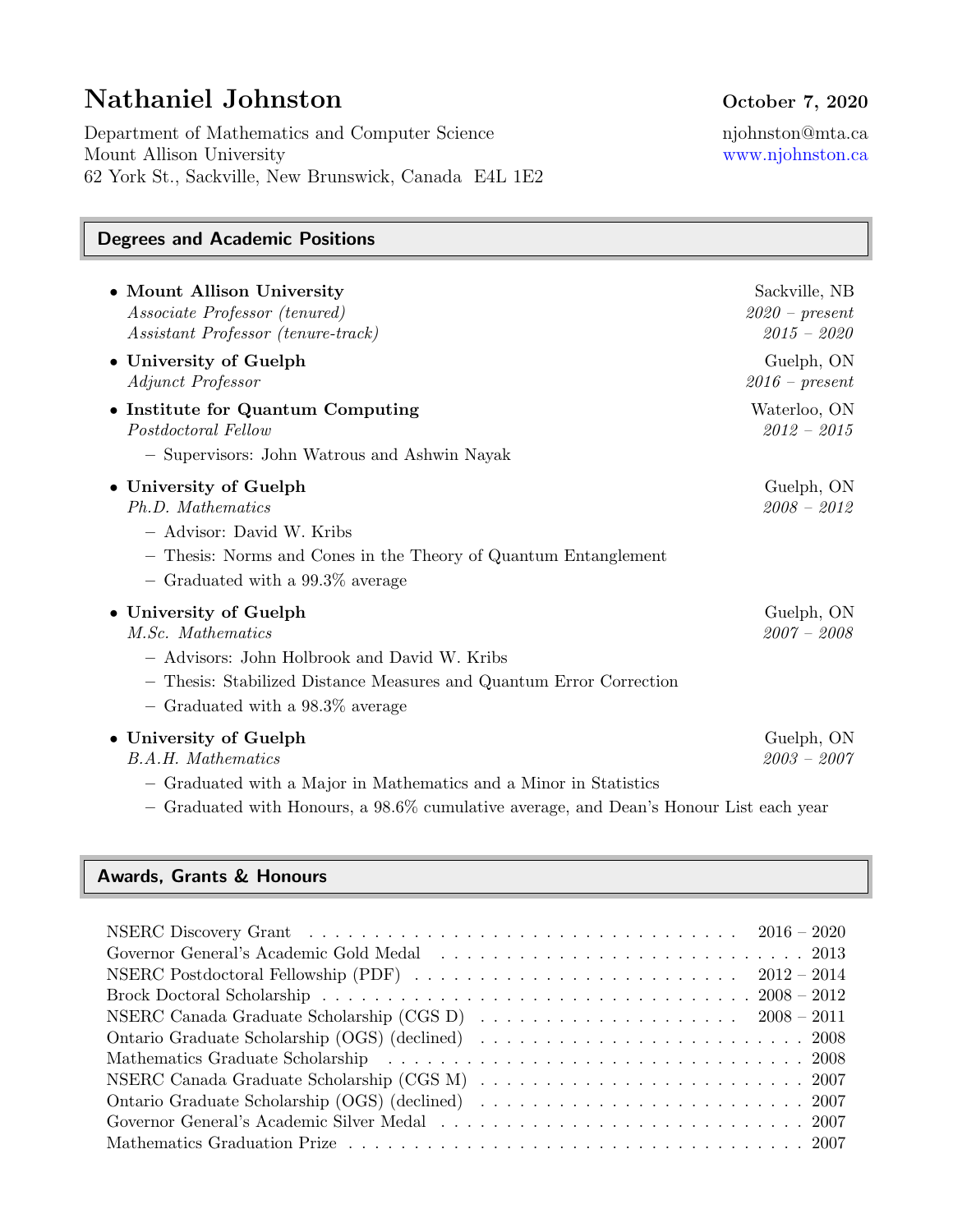| College of Physical and Engineering Sciences Graduation Prize 2007                                                                                                                                                             |
|--------------------------------------------------------------------------------------------------------------------------------------------------------------------------------------------------------------------------------|
| NSERC Undergraduate Student Research Award Francisco Constantinople of the Student Research Award Francisco Constantinople of the Student Student Student Student Student Student Student Student Student Student Student Stud |
|                                                                                                                                                                                                                                |
|                                                                                                                                                                                                                                |
| NSERC Undergraduate Student Research Award Francisco Constantinople of the Student Research Award Francisco Constantinople of the Student Student Student Student Student Student Student Student Student Student Student Stud |
| Dean's Scholarship (a) in the contract of the contract of the contract of the contract of the contract of the contract of the contract of the contract of the contract of the contract of the contract of the contract of the  |
|                                                                                                                                                                                                                                |
| Dean's Scholarship (a) in the contract of the contract of the contract of the contract of the contract of the contract of the contract of the contract of the contract of the contract of the contract of the contract of the  |
|                                                                                                                                                                                                                                |
|                                                                                                                                                                                                                                |
|                                                                                                                                                                                                                                |
|                                                                                                                                                                                                                                |

# Teaching Experience

| • Applied Calculus (MATH 1151)<br>Instructor                                                                                                                                                                                        | Mount Allison University<br>Fall 2020                                |
|-------------------------------------------------------------------------------------------------------------------------------------------------------------------------------------------------------------------------------------|----------------------------------------------------------------------|
| • Linear Algebra (MATH 2221)<br><i>Instructor</i><br>- Winter 2018: Received a 4.97 student evaluation (on a 1 to 5 scale)                                                                                                          | Mount Allison University<br>Winter 2020, 2019, 2018, 2017, Fall 2015 |
| $-$ Winter 2017: Received a 4.80 student evaluation<br>- Fall 2015: Received a 4.71 student evaluation                                                                                                                              |                                                                      |
| • Calculus II (MATH 1121)<br><i>Instructor</i><br>- Received a 4.92 student evaluation (on a 1 to 5 scale)                                                                                                                          | Mount Allison University<br>Winter 2019                              |
| • Calculus I (MATH 1111)<br><i>Instructor</i><br>- Fall 2019: Received a 4.81 student evaluation (on a 1 to 5 scale)<br>- Winter 2018: Received a 4.58 student evaluation<br>- Fall 2016: Received a 4.63 student evaluation        | Mount Allison University<br>Fall 2019, Winter 2018, Fall 2016        |
| • Advanced Linear Algebra (MATH 3221)<br>Instructor<br>- Also taught as a reading course in Winter 2020<br>- Fall 2017: Received a 4.79 student evaluation (on a 1 to 5 scale)<br>- Winter 2016: Received a 4.71 student evaluation | Mount Allison University<br>Fall 2020, Fall 2017, Winter 2016        |
| • Modern Algebra I (MATH 3211)<br><i>Instructor</i><br>- Fall 2019: Received a 4.86 student evaluation (on a 1 to 5 scale)<br>- Fall 2016: Received a 5.00 student evaluation                                                       | Mount Allison University<br>Fall 2019, 2016                          |
| • Multivariable Calculus (MATH 2111)<br><i>Instructor</i><br>- Received a 4.91 student evaluation (on a 1 to 5 scale)                                                                                                               | Mount Allison University<br>Fall 2015                                |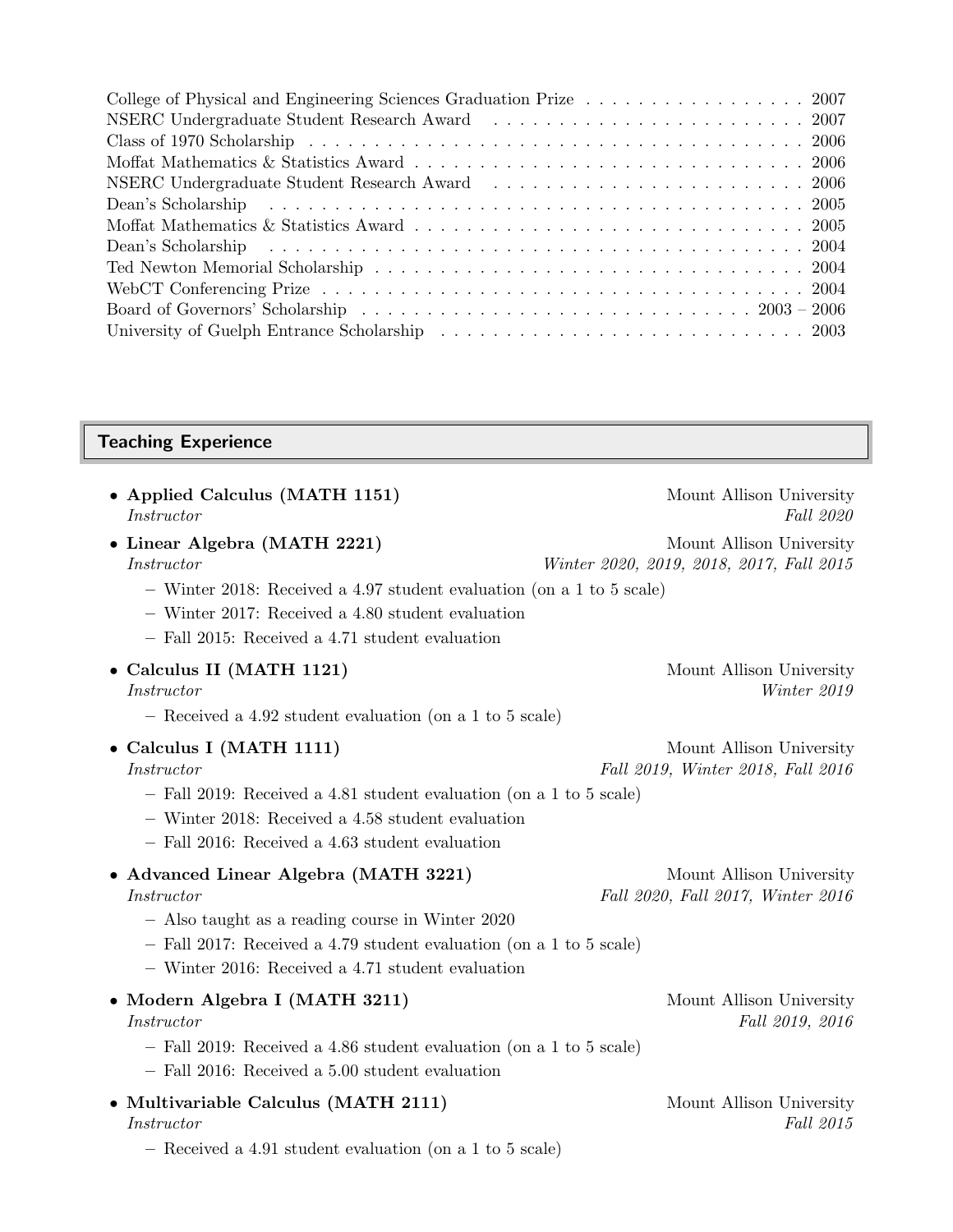| • Selected Topics in Quantum Information (QIC 890/891)<br>Lecturer for Module 2: Entanglement Detection<br>- Created assignment and module notes, and taught the module (4 lectures)            | University of Waterloo<br>Summer 2014            |
|-------------------------------------------------------------------------------------------------------------------------------------------------------------------------------------------------|--------------------------------------------------|
| • Advanced Calculus I (MATH*2200)<br>Sessional Lecturer<br>- Created assignments, examinations, course notes, and taught the course<br>- Received a 4.71 student evaluation (on a 1 to 5 scale) | University of Guelph<br>Fall 2011                |
| • Set Theory (MATH*2000)<br>Sessional Lecturer<br>- Created assignments, examinations, and taught the course<br>- Received a 4.62 student evaluation (on a 1 to 5 scale)                        | University of Guelph<br>Fall 2010                |
| • Calculus $(MATH*1210)$<br>Teaching Assistant<br>- Led weekly labs guiding students through difficult problems                                                                                 | University of Guelph<br>Winter 2010              |
| • Set Theory (MATH*2000)<br>Teaching Assistant<br>- Led seminars guiding students through difficult problems and reviewing course material                                                      | University of Guelph<br>Fall 2006, Fall 2007     |
| • Math Help Desk<br>Teaching Assistant<br>- Provided one-on-one and group tutoring to students in first and second year math courses                                                            | University of Guelph<br>Sept. $2005 - Apr.$ 2011 |

# Publications (available at [www.njohnston.ca/publications\)](http://www.njohnston.ca/publications)

#### Peer-Reviewed Journal Articles

- 30. N. Johnston, B. Lovitz, and D. Puzzuoli. The non-m-positive dimension of a positive linear map. Quantum 3:172, 2019.
- 29. N. Johnston and O. MacLean. Pairwise completely positive matrices and conjugate local diagonal unitary invariant quantum states. Electronic Journal of Linear Algebra, 35:156–180, 2019.
- 28. N. Johnston, C.-K. Li, and S. Plosker. The modified trace distance of coherence is constant on most pure states. Journal of Physics A: Mathematical and Theoretical, 51:414010, 2018.
- 27. N. Johnston, C.-K. Li, S. Plosker, Y.-T. Poon, and B. Regula. Evaluating the robustness of k-coherence and k-entanglement. Physical Review A, 98:022328, 2018.
- 26. N. Johnston and E. Patterson. The inverse eigenvalue problem for entanglement witnesses. Linear Algebra and Its Applications, 550:1–27, 2018.
- 25. N. Johnston, S. Kirkland, S. Plosker, R. Storey, and X. Zhang. Perfect quantum state transfer using Hadamard-diagonalizable graphs. Linear Algebra and its Applications, 531:375–398, 2017.
- 24. J. Chen, S. Grogan, N. Johnston, C.-K. Li, and S. Plosker. Quantifying the coherence of pure quantum states. Physical Review A, 94:042313, 2016.
- 23. N. Johnston, R. Mittal, V. Russo, and J. Watrous. Extended nonlocal games and monogamy-of-entanglement games. Proceedings of the Royal Society A, 472, 2016. DOI: 10.1098/rspa.2016.0003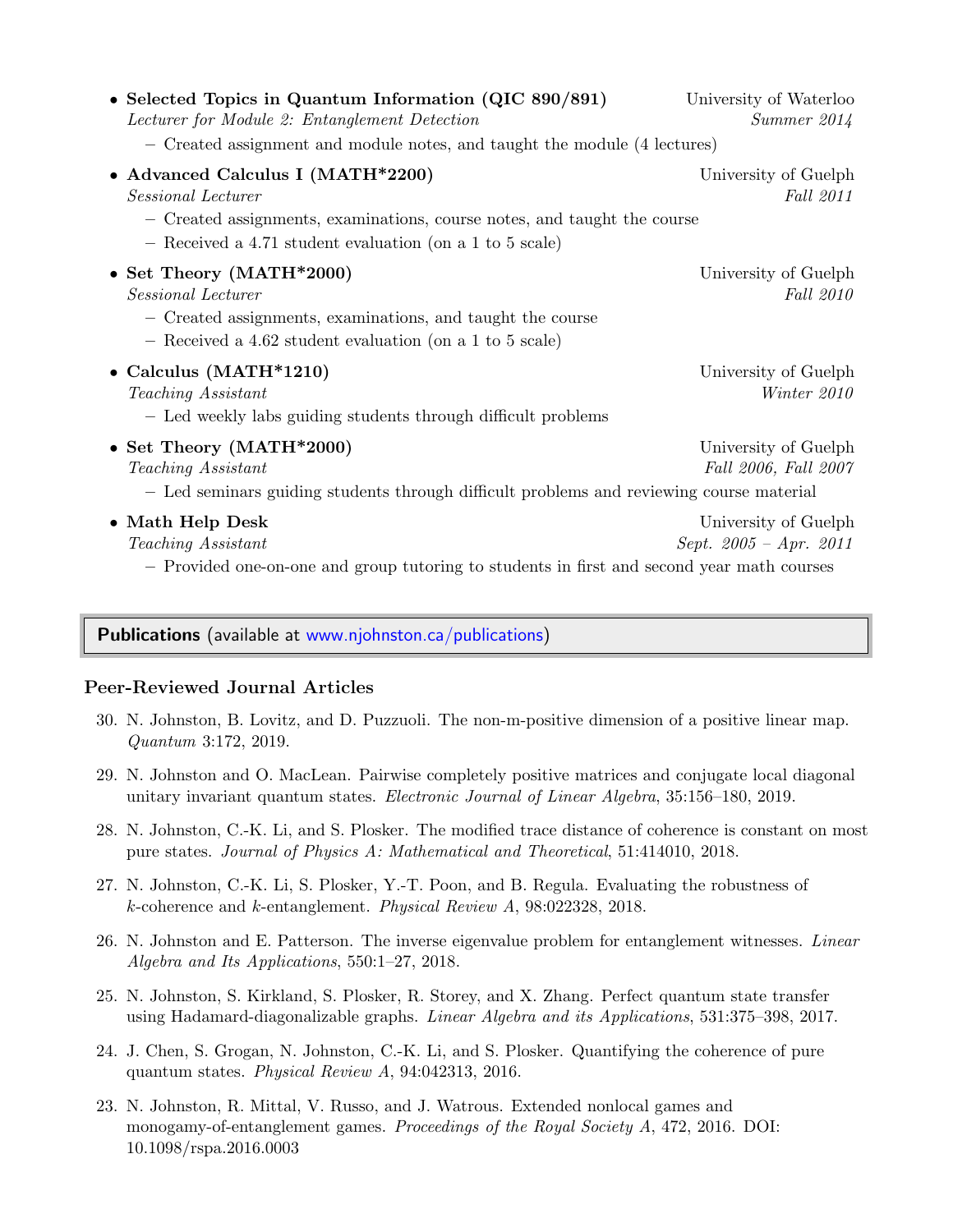- 22. C. Napoli, T. R. Bromley, M. Cianciaruso, M. Piani, N. Johnston, and G. Adesso. Robustness of coherence: An operational and observable measure of quantum coherence, Physical Review Letters, 116:150502, 2016.
	- Selected as an Editors' Suggestion.
	- A (terrible) article was written about it in the [Daily Mail.](http://www.dailymail.co.uk/sciencetech/article-3537663/What-quantum-weirdness-Physicists-reveal-new-explanation-help-build-superfast-advanced-computers.html)
- 21. M. Piani, M. Cianciaruso, T. R. Bromley, C. Napoli, N. Johnston, and G. Adesso. Robustness of asymmetry and coherence of quantum states. Physical Review A, 93:042107, 2016. – Selected as an Editors' Suggestion.
- 20. N. Johnston and D. W. Kribs. Duality of entanglement norms. Houston Journal of Mathematics, 41(3):831–847, 2015.
- 19. S. Bandyopadhyay, A. Cosentino, N. Johnston, V. Russo, J. Watrous, and N. Yu. Limitations on separable measurements by convex optimization. IEEE Transactions on Information Theory, 61(6):3593–3604, 2015.
- 18. S. Arunachalam, N. Johnston, and V. Russo. Is absolute separability determined by the partial transpose? Quantum Information & Computation,  $15(7 \& 8)$ :694–720, 2015.
- 17. J. Chen and N. Johnston. The minimum size of unextendible product bases in the bipartite case (and some multipartite cases). Communications in Mathematical Physics, 333(1):351–365, 2015.
- 16. N. Johnston. The structure of qubit unextendible product bases. Journal of Physics A: Mathematical and Theoretical, 47:424034, 2014.
- 15. G. Gutoski and N. Johnston. Process tomography for unitary quantum channels. Journal of Mathematical Physics, 55:032201, 2014.
- 14. N. Johnston. Separability from spectrum for qubit–qudit states. Physical Review A, 88:062330, 2013.
- 13. J. Chen, H. Dawkins, Z. Ji, N. Johnston, D. W. Kribs, F. Shultz, and B. Zeng. Uniqueness of quantum states compatible with given measurement results. *Physical Review A*,  $88:012109, 2013$ .
- 12. N. Johnston. Non-positive partial transpose subspaces can be as large as any entangled subspace. Physical Review A, 87:064302, 2013.
- 11. N. Johnston. Non-uniqueness of minimal superpermutations. Discrete Mathematics, 313:1553–1557, 2013.

– I was interviewed about this problem for an article in [Quanta Magazine.](https://www.quantamagazine.org/sci-fi-writer-greg-egan-and-anonymous-math-whiz-advance-permutation-problem-20181105/)

- 10. N. Johnston, L. Skowronek, and E. Størmer. Generation of mapping cones from small sets. Linear Algebra and Its Applications, 438:3062–3075, 2013.
- 9. N. Johnston and E. Størmer. Mapping cones are operator systems. Bulletin of the London Mathematical Society, 44:738–748, 2012.
- 8. N. Johnston and D. W. Kribs. Quantum gate fidelity in terms of Choi matrices. *Journal of Physics* A: Mathematical and Theoretical, 44:495303, 2011.
- 7. N. Johnston. Characterizing operations preserving separability measures via linear preserver problems. Linear and Multilinear Algebra, 59:1171–1187, 2011.
- 6. N. Johnston, D. W. Kribs, V. I. Paulsen, and R. Pereira. Minimal and maximal operator spaces and operator systems in entanglement theory. Journal of Functional Analysis, 260:2407–2423, 2011.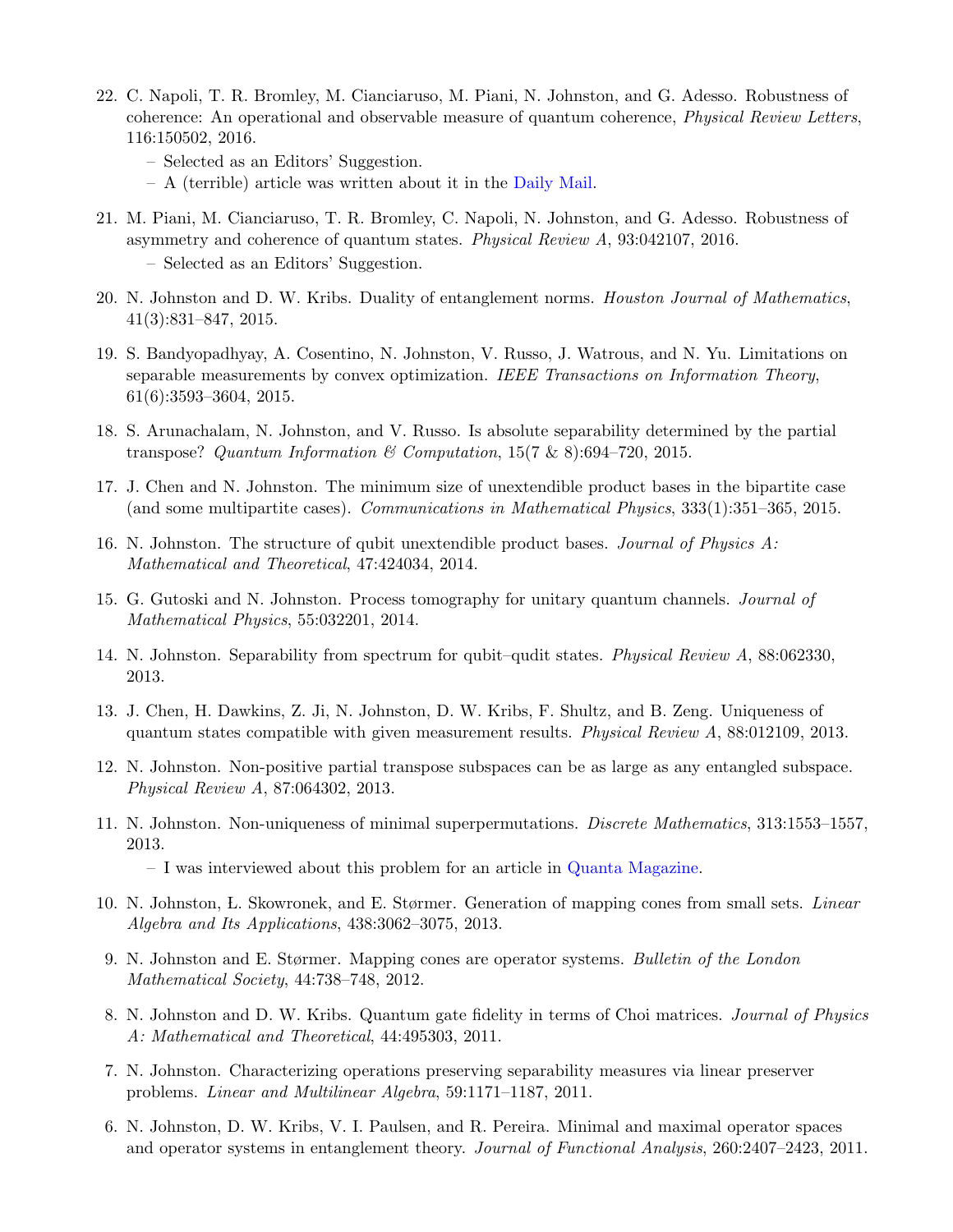- 5. N. Johnston and D. W. Kribs. A family of norms with applications in quantum information theory II. Quantum Information & Computation, 11:104–123, 2011.
- 4. N. Johnston and D. W. Kribs. Generalized multiplicative domains and quantum error correction. Proceedings of the American Mathematical Society, 139:627–639, 2011.
- 3. N. Johnston and D. W. Kribs. A family of norms with applications in quantum information theory. Journal of Mathematical Physics, 51:082202, 2010.
	- Selected for the Virtual Journal of Quantum Information.
- 2. M.-D. Choi, N. Johnston, and D. W. Kribs. The multiplicative domain in quantum error correction. Journal of Physics A: Mathematical and Theoretical, 42:245303, 2009.
- 1. N. Johnston, D. W. Kribs, and V. I. Paulsen. Computing stabilized norms for quantum operations. Quantum Information & Computation, 9:16–35, 2009.

#### Conference Proceedings

- 5. N. Johnston. The minimum size of qubit unextendible product bases. In Proceedings of the 8th Conference on the Theory of Quantum Computation, Communication and Cryptography  $(TQC)$ , 2013. doi:10.4230/LIPIcs.TQC.2013.93
- 4. N. Johnston. Norm duality and the cross norm criteria for quantum entanglement. Linear and Multilinear Algebra (Proceedings of the 11th Workshop on Numerical Ranges and Numerical Radii), 2013. doi:10.1080/03081087.2012.753595
- 3. N. Johnston and D. W. Kribs. A family of norms with applications in entanglement theory. In Proceedings of the 2011 ICO International Conference on Information Photonics (IP), 2011. doi:10.1109/ICO-IP.2011.5953727
- 2. N. Johnston and D. W. Kribs. Schmidt operator norms and entanglement theory. In Fourth International Conference on Quantum, Nano and Micro Technologies, pages 92–95, 2010. – Selected as one of the best papers of the conference.
- 1. N. Johnston, D. W. Kribs, and C.-W. Teng. An operator algebraic formulation of the stabilizer formalism for quantum error correction. Acta Applicandae Mathematicae, 108:687–696, 2009.

#### Book Chapters

- 2. N. Johnston. Some Beautiful and Difficult Questions about Cellular Automata. In Designing Beauty: The Art of Cellular Automata, A. Adamatzky and G. J. Martinez (eds.), Springer International Publishing, pages 59–63, 2016.
- 1. N. Johnston. The B36/S125 "2  $\times$  2" Life-like cellular automaton. In *Game of Life Cellular* Automata, A. Adamatzky (ed.), Springer-UK, pages 99–114, 2010.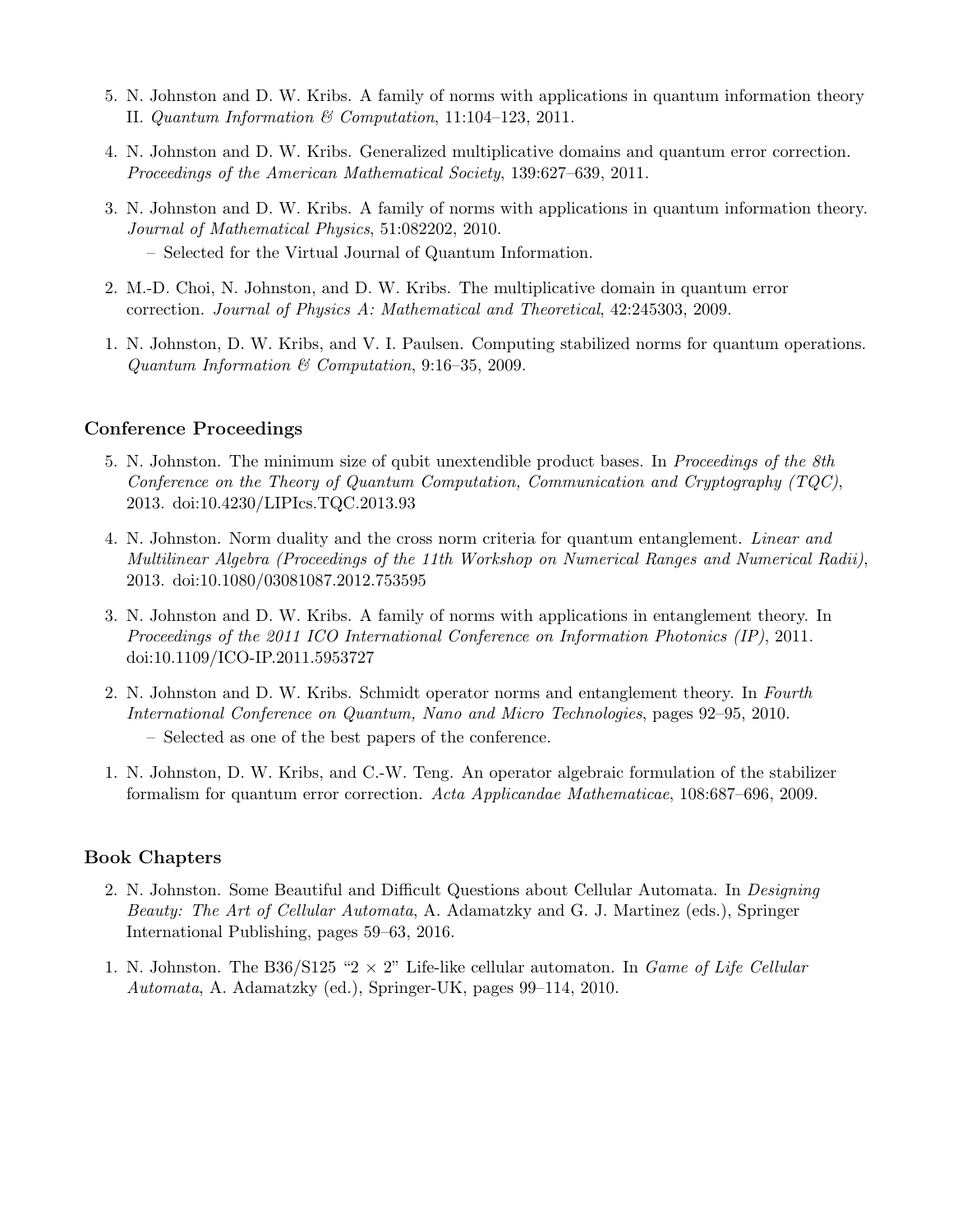## Unpublished Papers

- 3. B. Lovitz and N. Johnston. Entangled subspaces and generic local state discrimination with pre-shared entanglement. E-print: [arXiv:2010.02876](https://arxiv.org/abs/2010.02876) [quant-ph], 2020.
- 2. N. Johnston. The complexity of the puzzles of "Final Fantasy XIII-2". E-print: [arXiv:1203.1633](http://arxiv.org/abs/1203.1633) [cs.CC], 2012.
- 1. N. Johnston. Partially entanglement breaking maps and right CP-invariant cones. Unpublished notes, 2008.

## Presentations

| • Pairwise Completely Positive Matrices                                      |                   |
|------------------------------------------------------------------------------|-------------------|
| 2019 Meeting of the International Linear Algebra Society (Brazil)            | <i>July</i> 2019  |
| Canadian Mathematical Society Summer 2019 Meeting (Regina)                   | June 2019         |
| • The Minimal Superpermutation Problem                                       |                   |
| Dalhousie Mathematics Colloquium (Halifax)                                   | December 2018     |
| • The Absolute Separability Problem in Quantum Information Theory            |                   |
| Physics Seminar (U. de Moncton)                                              | November 2018     |
| Quantum Information $\mathcal C$ Geometric Statistics Seminar (U. of Guelph) | November 2018     |
| 5th Int. Conference on Matrix Analysis and Applications (Florida)            | $December\ 2015$  |
| Workshop on Quantum Marginals and Numerical Ranges (Guelph)                  | August 2015       |
| • What About 3D Matrices?                                                    |                   |
| Mount Allison Math & CS Society (Sackville)                                  | October 2018      |
| • Hadamard-Diagonalizable Graphs with Perfect State Transfer                 |                   |
| Algebraic Graph Theory & Quantum Walks (Waterloo)                            | <i>April 2018</i> |
| • The Spectra Arising from Positive Linear Maps                              |                   |
| Canadian Mathematical Society Summer 2018 Meeting (Fredericton)              | June 2018         |
| Canadian Mathematical Society Winter 2017 Meeting (Waterloo)                 | December 2017     |
| 2017 Workshop on Operator Systems in Quantum Information (U. of Guelph)      | August 2017       |
| • Quantum Coherence and Quantum Entanglement                                 |                   |
| 2017 Meeting of the International Linear Algebra Society (Iowa)              | <i>July 2017</i>  |
| - Selected as an LAA Early Career Speaker                                    |                   |
| • Qubit Unextendible Product Bases and Graph Colourings                      |                   |
| 2017 Prairie Discrete Math Workshop (Saskatchewan)                           | June 2017         |
| 2014 SIAM Conference on Discrete Mathematics (Minneapolis)                   | June 2014         |
| 8th Conference on Theory of Quantum Computation (U. of Guelph)               | May 2013          |
| • Twirling States to Simplify Separability                                   |                   |
| Workshop on Representation Theory in Quantum Information (Guelph)            | August 2016       |
| • Some Linear Algebra Questions Arising from Quantum Coherence               |                   |
| Quantum Information & Geometric Statistics Seminar (U. of Guelph)            | June 2016         |
| 2016 Western Canada Linear Algebra Meeting (Winnipeg)                        | May 2016          |
| • Preservers of UPBs and Local Distinguishability of Quantum States          |                   |
| Canadian Mathematical Society Summer 2014 Meeting (Winnipeg)                 | June 2014         |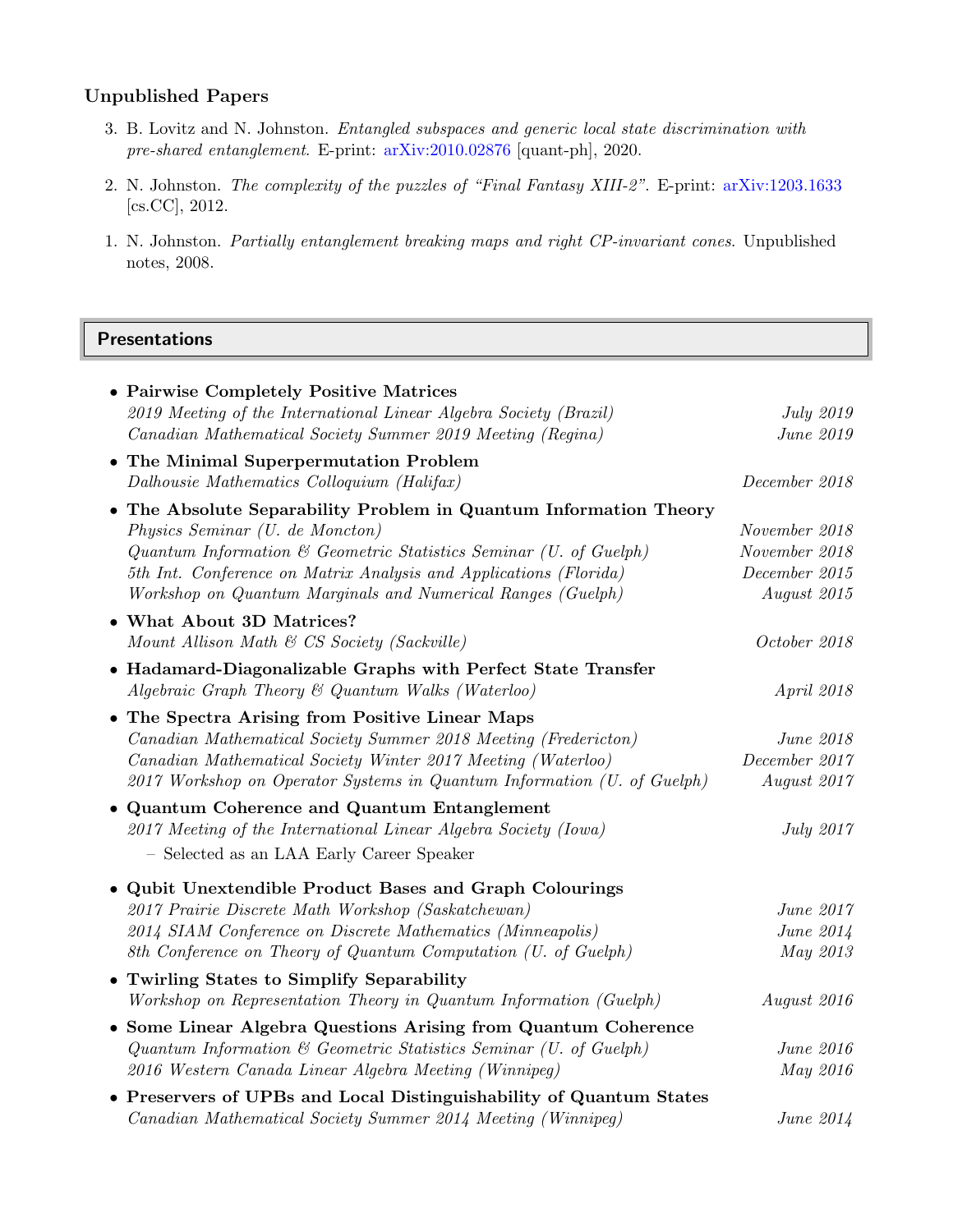| The Separability Problem and its Variants in Entanglement Theory             |                  |
|------------------------------------------------------------------------------|------------------|
| Math-Physics Colloquium (U. of New Brunswick)                                | November 2015    |
| Quantum Information & Geometric Statistics Seminar (U. of Guelph)            | April 2015       |
| Mathematics Colloquium (U. of Louisiana)                                     | March $2014$     |
| Analysis Seminar (U. of Western Ontario)                                     | February 2014    |
| • Separability from Spectrum for Qubit-Qudit States                          |                  |
| Canadian Mathematical Society Winter 2013 Meeting (Ottawa)                   | December 2013    |
| • Process Tomography for Unitary Quantum Channels                            |                  |
| Quantum Information & Geometric Statistics Seminar (U. of Guelph)            | September 2013   |
| Unextendible Product Bases as Mixed Integer Programs                         |                  |
| 2013 Mixed Integer Programming Workshop (Poster – Wisconsin)                 | June 2013        |
| • On the Minimum Size of Unextendible Product Bases                          |                  |
| 18th Conference of the International Linear Algebra Society (Rhode Island)   | June 2013        |
| • Non-Uniqueness of Minimal Superpermutations                                |                  |
| Ottawa-Carleton Discrete Mathematics Days (Ottawa)                           | May 2013         |
| • Uniqueness of Quantum States Compatible with Measurement Results           |                  |
| Workshop on Mathematical Methods of Quantum Tomography (Poster – Toronto)    | February 2013    |
| Tuesday Theory Lunch (IQC, Waterloo)                                         | January 2013     |
| • The NPPT Bound Entanglement Problem                                        |                  |
| Summer Research Workshop on Quantum Information Science (China)              | <i>July 2012</i> |
| • Right CP-Invariant Cones of Superoperators                                 |                  |
| 7th Workshop on Matrices and Operators (China)                               | <i>July 2012</i> |
| • Duality of Entanglement Norms                                              |                  |
| 11th Workshop on Numerical Ranges and Numerical Radii (Taiwan)               | <b>July 2012</b> |
| • The Quantum Separability Problem                                           |                  |
| Quantum Information $\mathcal C$ Geometric Statistics Seminar (U. of Guelph) | <i>July 2012</i> |
| • Isometries of Locally Unitarily Invariant Norms                            |                  |
| International Conference on Mathematics and Statistics (Memphis)             | May 2012         |
| • Complete Positivity and CP-Invariance in Q.I.T.                            |                  |
| Canadian Mathematical Society Winter 2011 Meeting (Toronto)                  | December 2011    |
| Quantum Information $\mathcal C$ Geometric Statistics Seminar (U. of Guelph) | November 2011    |
| Quantum Gate Fidelity in Terms of Choi Matrices                              |                  |
| Tuesday Theory Lunch (IQC, Waterloo)                                         | March 2011       |
| Quantum Information & Geometric Statistics Seminar (U. of Guelph)            | March 2011       |
| • Applications of a Family of Norms in Entanglement Theory                   |                  |
| Institute for Quantum Information Science Seminar (U. of Calgary)            | February 2011    |
| Minimal and Maximal Operator Spaces and Operator Systems<br>٠                |                  |
| 14th Workshop on Quantum Information Processing (Poster - Singapore)         | January 2011     |
| Quantum Information & Geometric Statistics Seminar (U. of Guelph)            | November 2010    |
| • Linear Preserver Problems in Quantum Information Theory                    |                  |
| Quantum Information $\mathcal C$ Geometric Statistics Seminar (U. of Guelph) | October 2010     |
| <b>Schmidt Norms for Quantum States</b><br>٠                                 |                  |
| Quantum Computation $\mathcal C$ Information Group Seminar (U. of Bristol)   | May 2010         |
| Tuesday Theory Lunch (IQC, Waterloo)                                         | December 2009    |
| Quantum Information & Geometric Statistics Seminar (U. of Guelph)            | November 2009    |
|                                                                              |                  |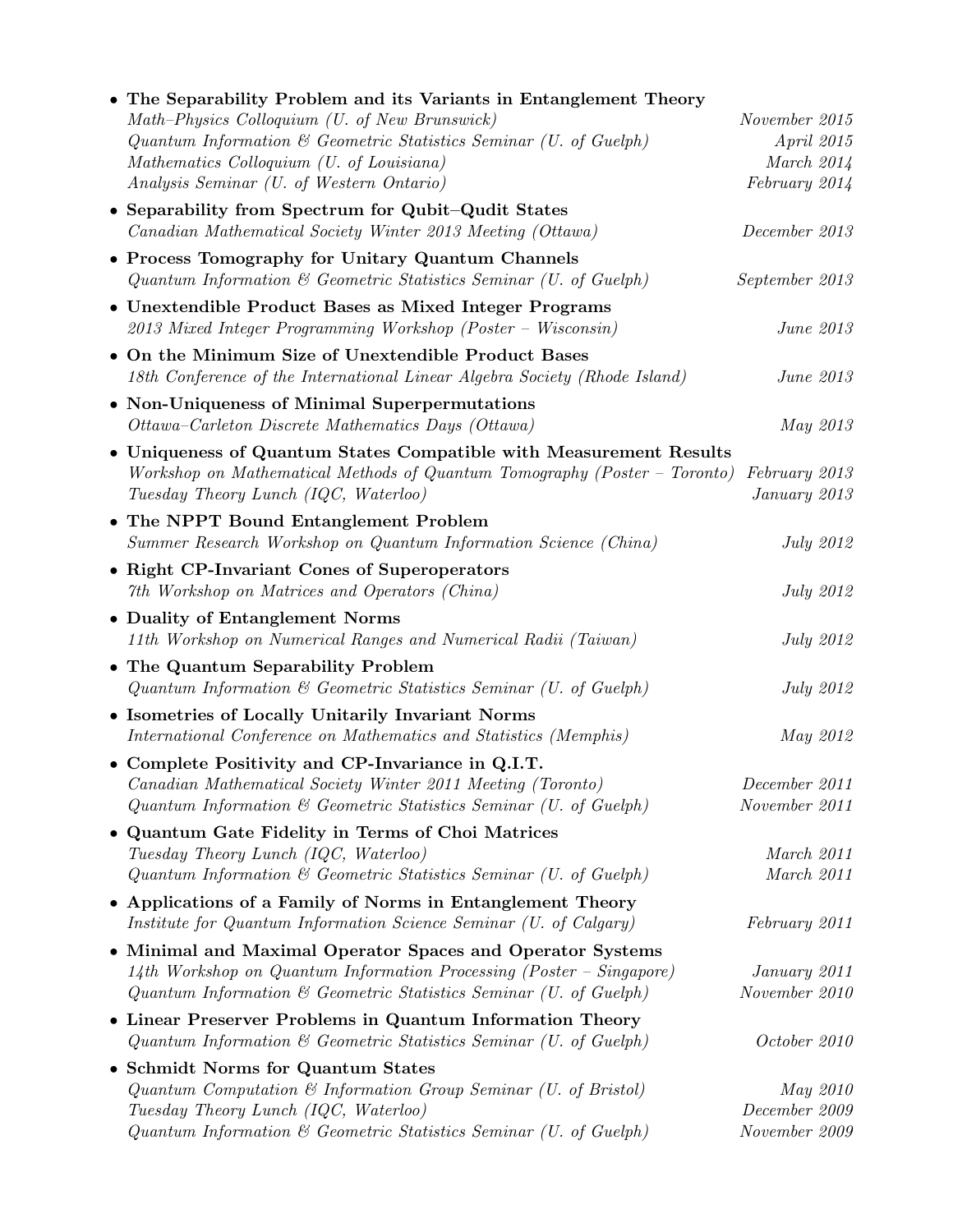| • The Multiplicative Domain in Quantum Error Correction           |                  |
|-------------------------------------------------------------------|------------------|
| Canadian Quantum Information Student Conference (Toronto)         | August 2009      |
| 4th Workshop, $TQC$ 2009 (Poster – Waterloo)                      | <i>May</i> 2009  |
| Canadian Mathematical Society Winter 2008 Meeting (Ottawa)        | December 2008    |
| Quantum Information & Geometric Statistics Seminar (U. of Guelph) | <i>July 2008</i> |
| • Completely Bounded Norms in Quantum Information                 |                  |
| Quantum Information & Geometric Statistics Seminar (U. of Guelph) | August 2007      |

#### Student and Postdoc Supervision

- Everett Patterson (September 2019 April 2020, undergraduate thesis)
- Olivia MacLean (September 2018 April 2019, undergraduate thesis)

#### Academic Service and Professional Activities

- Co-organized the following sessions at scientific workshops:
	- Canadian Mathematical Society Summer 2019 Meeting (Regina)
	- Canadian Mathematical Society Summer 2018 Meeting (Fredericton)
	- Canadian Mathematical Society Winter 2016 Meeting (Niagara Falls)
- Refereed papers for the following journals:
	- Annals of Physics
	- Communications in Mathematical Physics
	- Discrete Mathematics
	- Electronic Journal of Linear Algebra
	- IEEE Transactions on Information Theory
	- International Journal of Quantum Information
	- Journal of Mathematical Analysis and Applications
	- Journal of Mathematical Physics
	- Journal of Operator Theory
	- Journal of Physics A: Mathematical and Theoretical
	- Journal of the Korean Mathematical Society
	- Linear Algebra and its Applications
	- Linear and Multilinear Algebra
	- New Journal of Physics
	- npj Quantum Information
	- Physica Scripta
	- Physical Review A
	- Physical Review Letters
	- PLOS ONE